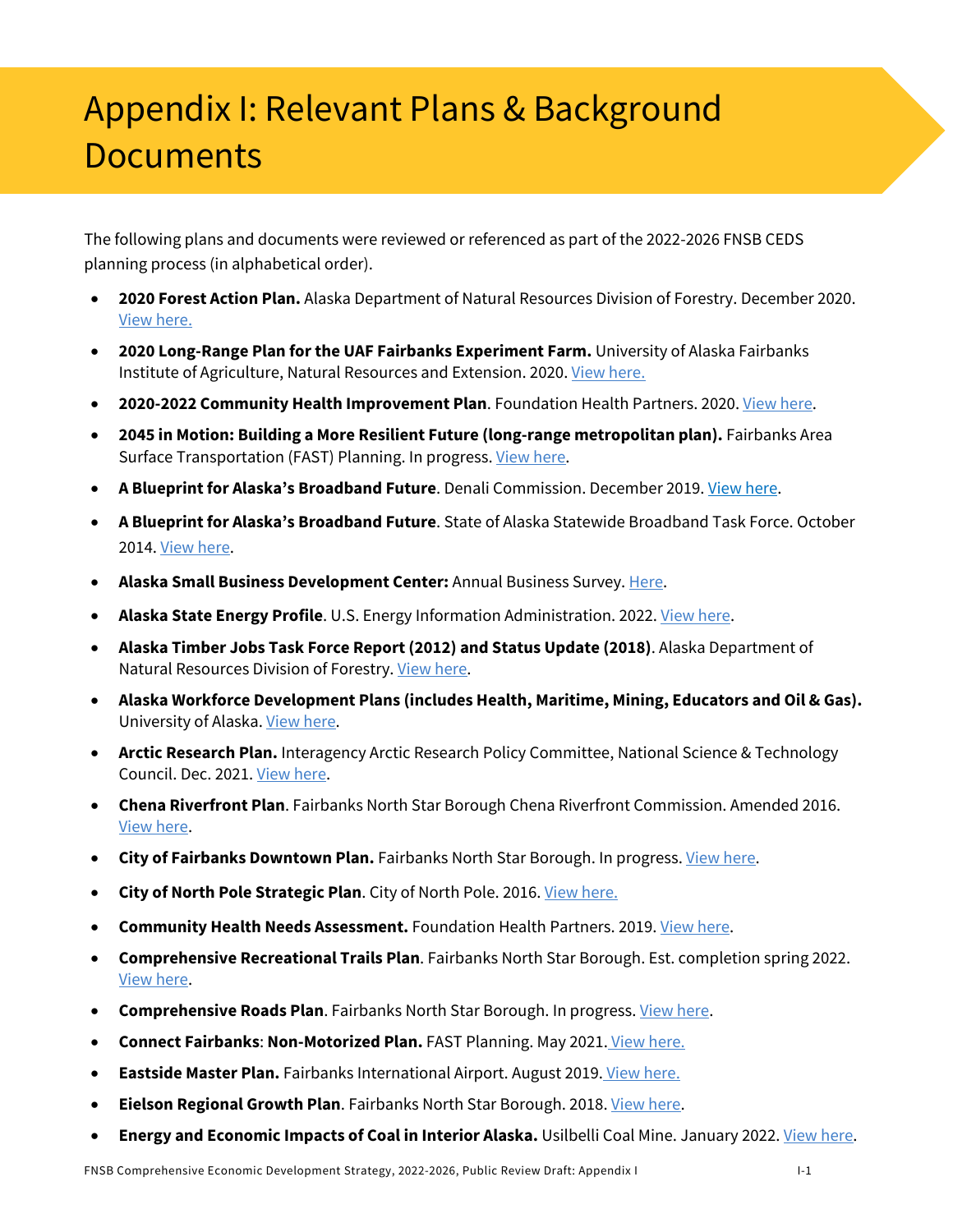- **Explore Fairbanks 2022 Strategic Marketing Plan**. Explore Fairbanks. 2021. View here.
- **Fairbanks Downtown Plan.** Fairbanks North Star Borough. Est. completion Fall 2022. View here.
- **Fairbanks International Airport Terminal Ground Access Study.** Fairbanks International Airport. January 2020. View here.
- **Fairbanks Road/Rail Crossing Reduction/Realignment Plan**. FAST Planning. August 2021. View here.
- **FAST Transportation Improvement Program.** FAST Planning. June 2021. View here.
- **Feasibility Study & Market Analysis for the Carlson Center Study**. Fairbanks North Star Borough. 2020. View here.
- **Feasibility Study & Market Analysis for the Management Options of the Carlson Center**. Fairbanks North Star Borough. 2020. View here.
- **Fairbanks North Star Borough (FNSB) Climate Action and Adaptation Plan.** Fairbanks North Star Borough. In progress. View here.
- **FNSB Community Research Quarterly.** Ongoing. View here.
- **FNSB Comprehensive Economic Development Strategy.** 2016. View here.
- **FNSB Comprehensive Plan.** Fairbanks North Star Borough. 2005. View here.
- **FNSB Comprehensive Roads Plan.** Fairbanks North Star Borough. In progress. View here.
- **FNSB Land Suitability Analysis.** Fairbanks North Star Borough. In progress.
- **FNSB School District Strategic Plan**. FNSB School District. December 2019. View here.
- **Freight Mobility Plan**. Fairbanks Metropolitan Area Transportation System (now FAST Planning). January 2019. View here.
- **Governor's Task Force on Broadband, Final Report**. State of Alaska. November 2021. View here.
- **Green Streets Plan**. FAST Planning. June 2019. View here.
- **Interior Alaska COVID-19 Economic Impact and Recovery Plan.** Fairbanks North Start Borough. 2020. View here.
- **Joint Alaska Senate/House Resolutions in Support of Broadband**. The Alaska State Legislature, 2021. View here (Senate), here (House).
- **List of UAF Research Facilities**. University of Alaska Fairbanks. View here.
- **Major Mines in Alaska**. Alaska Miners Association. 2022. View here.
- **Map of the Tanana Valley State Forest**. Alaska Department of Natural Resources Division of Forestry. December 2021. View here.
- **Mineral Industry Annual Reports**. Alaska Department of Natural Resources, Division of Geological & Geophysical Surveys. View here.
- **New Growth Prospectus for the Forest Products Industry of Interior Alaska**. State of Alaska. March 2007. View here.
- **North to Opportunity: Aerospace Industry Summary Page.** The State of Alaska. View here.